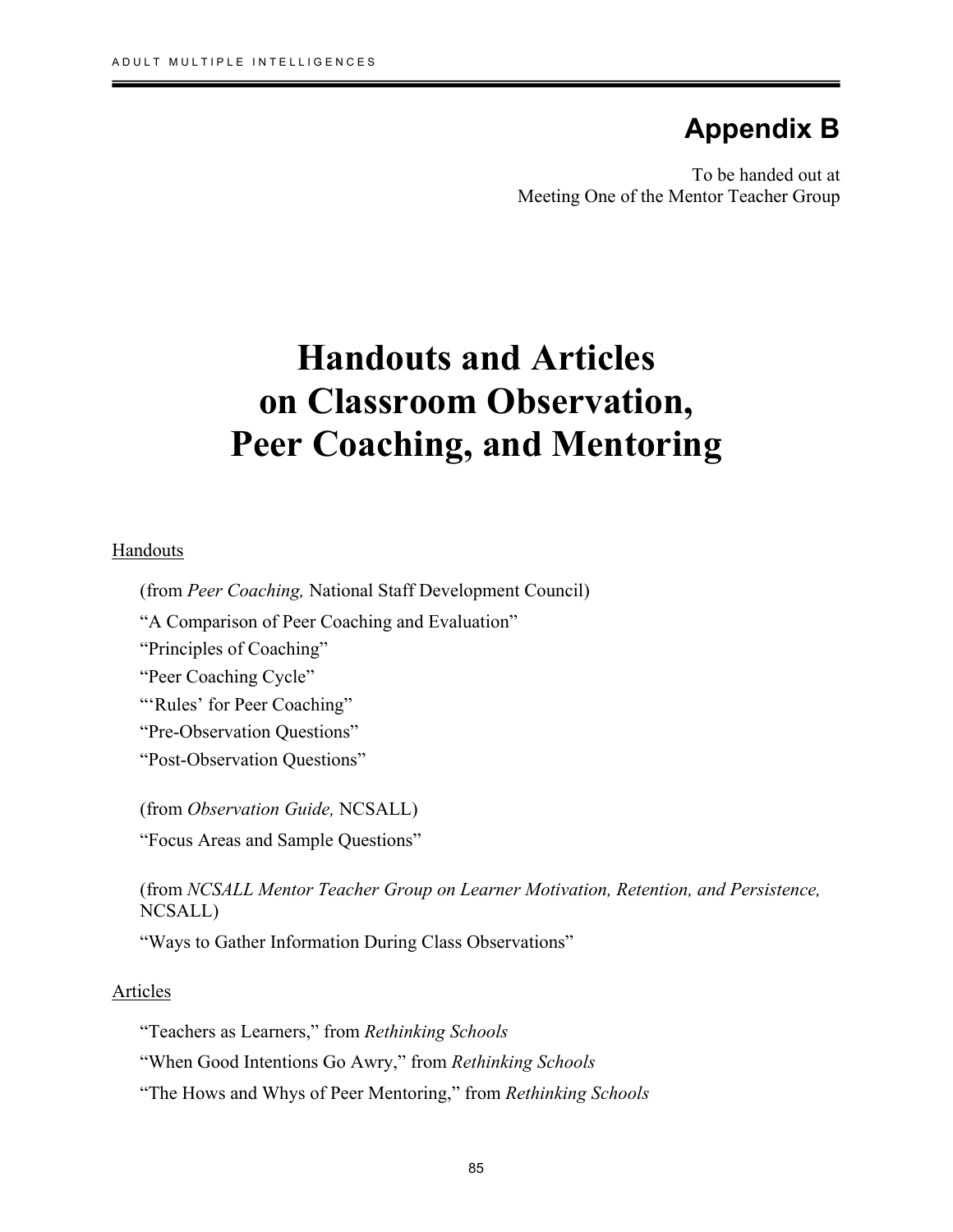# A Comparison of Peer Coaching and Evaluation<sup>\*</sup> **PEER COACHING EVALUATION**

| trial and error approach                      | "best foot forward"                                           |
|-----------------------------------------------|---------------------------------------------------------------|
| give-and-take; sharing<br>both ways           | one way learning                                              |
| non-threatening (peers)                       | sometimes threatening<br>(supervisor)                         |
| forward-looking:<br>improvement-oriented      | looking backward:<br>what has happened                        |
| coach is invested in<br>teacher's success     | administrator may or may not gain<br>if teacher is successful |
| targets specific areas                        | general review, global                                        |
| ongoing                                       | often one-shot                                                |
| data: given to teacher                        | data: personnel file                                          |
| teacher being observed<br>does the evaluation | administrator evaluates                                       |
| focus is on "What I saw."                     | focus often on<br>"What I didn't see."                        |
| <b>FORMATIVE</b>                              | <b>SUMMATIVE</b>                                              |

 $\overline{a}$ 

<sup>\*</sup> Excerpted from *Peer Coaching,* National Staff Development Council, December 10, 1991.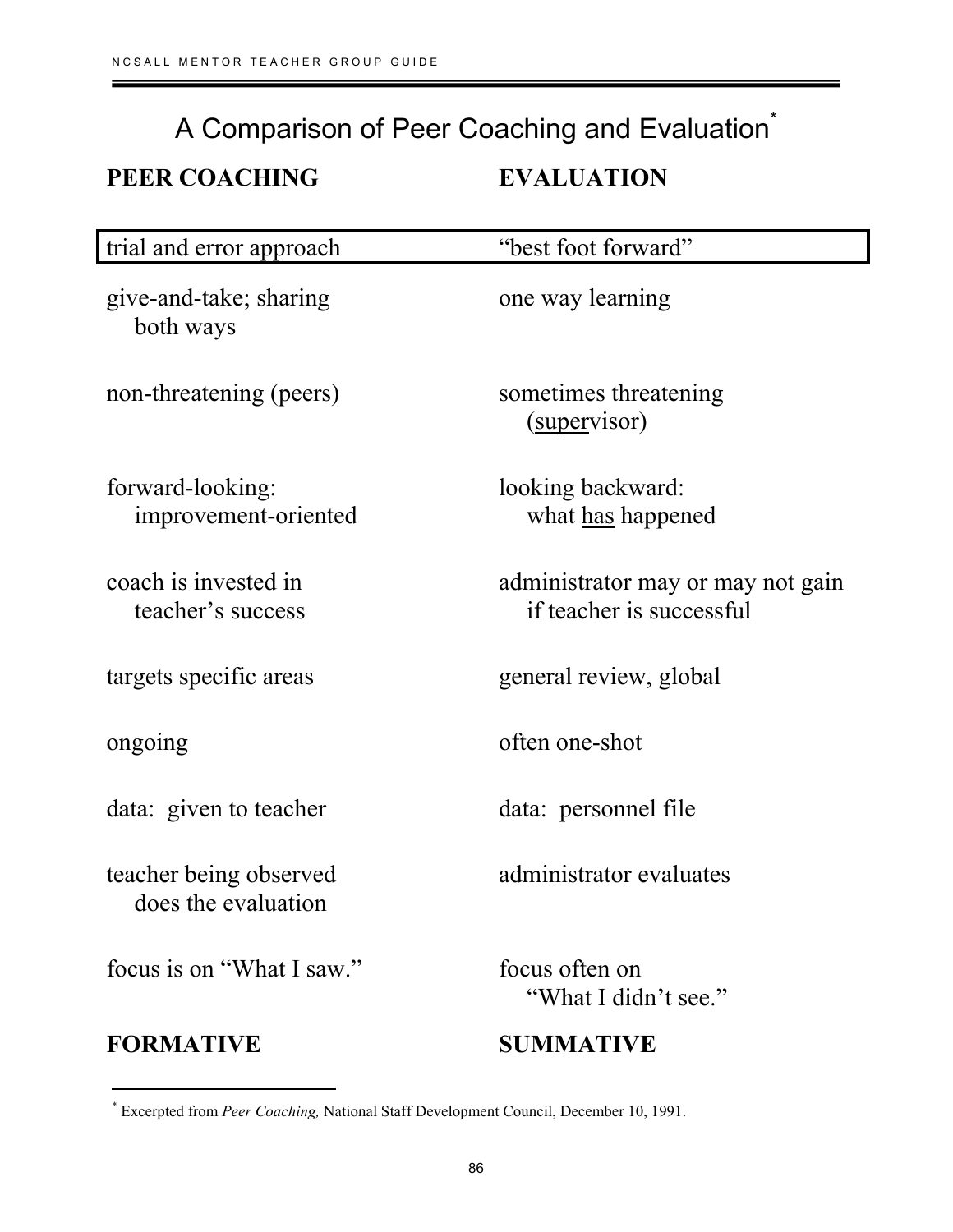$\equiv$ 

| PRINCIPLES OF COACHING     |  |
|----------------------------|--|
| Common language            |  |
| <b>Focus</b>               |  |
| <b>Hard Evidence</b>       |  |
| Interaction                |  |
| Predictability/reliability |  |
| <b>Reciprocity</b>         |  |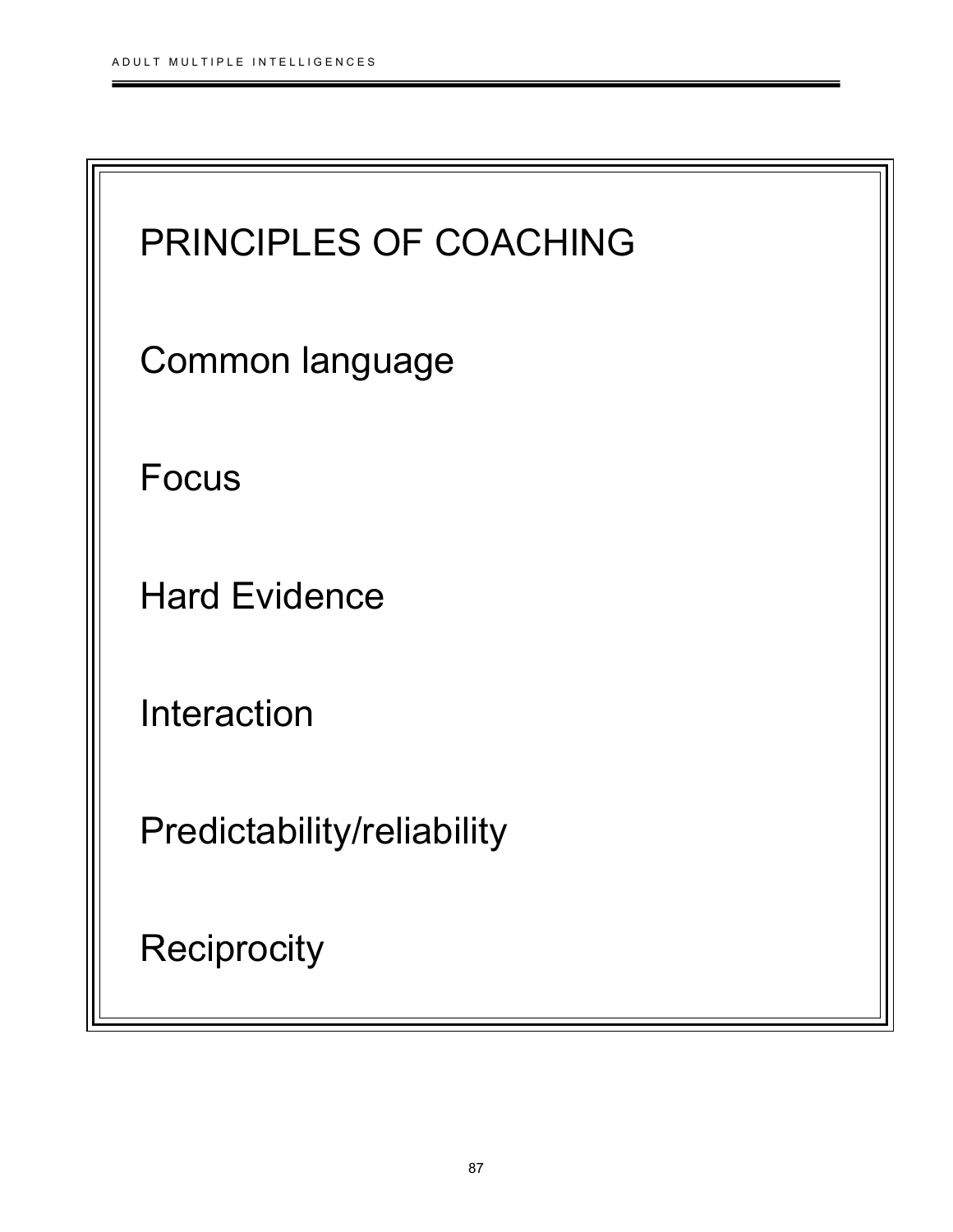

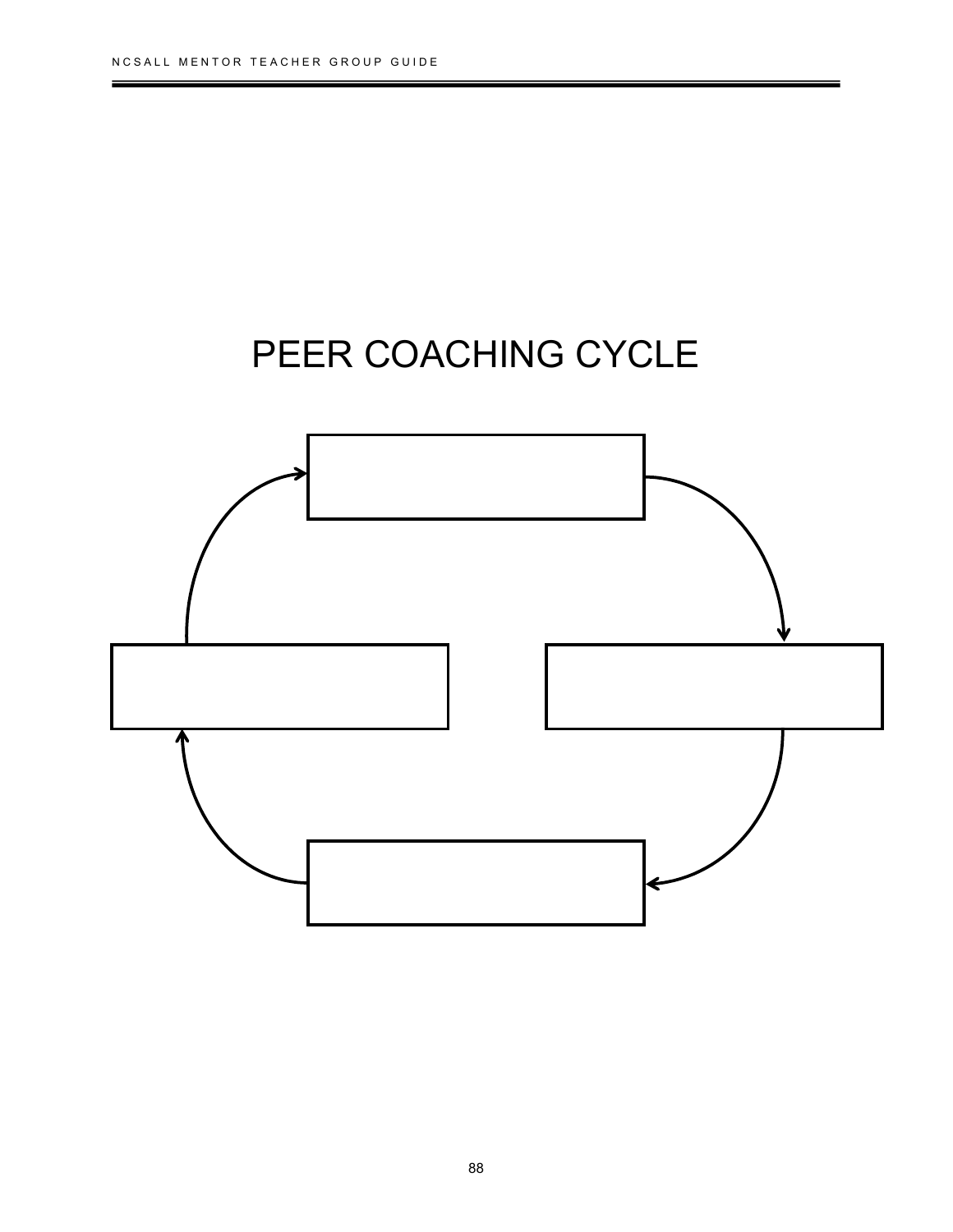# "RULES" FOR PEER COACHING

## **THE STANCE**

۱

1. We're engaging in **exploration,** not **criticism.** We're unraveling a mystery (teaching and learning) together, not monitoring each other.

2. An observed lesson is a **shared resource;** both teacher and coach should take something of value away from any discussion of it.

3. Look for, describe, and assess the **practice** and **its results,** not the person's competence.

### **THE TALK**

1. **Describe first, discuss details later.** First describe what happened, using your data. The teacher can take or leave that. Only then discuss what the results were, and only if the teacher initiates the discussion.

2. Talk **specifically** and **concretely.** ("You called on Will three times," rather than "You tend to call on boys a lot.")

3. Talk about things which can be changed and which are **worth changing.** (*e.g.,* Ignore personal mannerisms, unless they are interfering with student learning.)

4. Remember to comment on **strengths.** Important learning comes from building on our strengths as well as from addressing areas of weakness.

5. **Check to insure clear communication.** Paraphrase a lot: "Are you saying that…?" "Let me see if I understand you…"

6. **Interact.** The basic human interaction skills of attending, listening, responding, and acknowledging are important for both the coach and the teacher.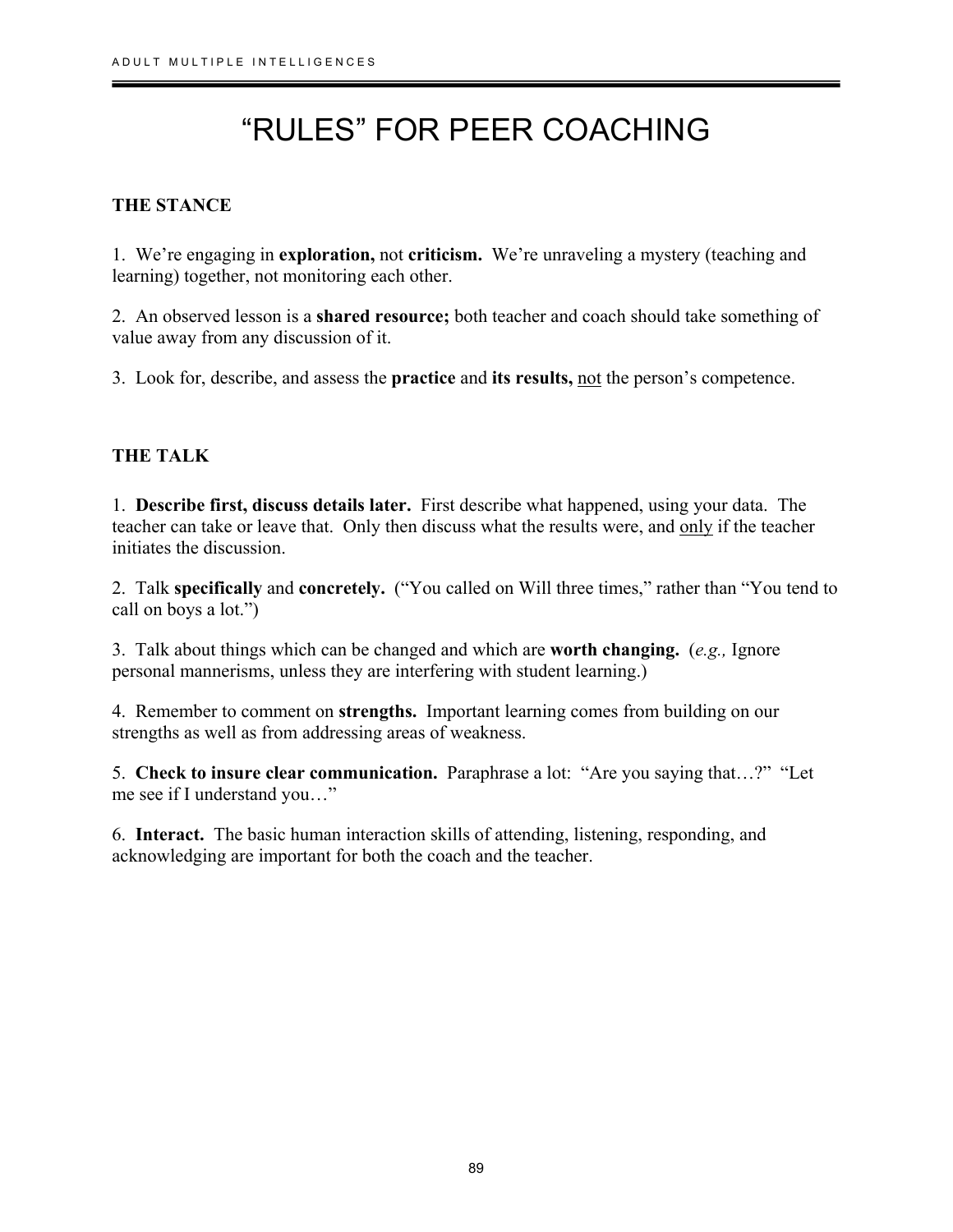## PRE-OBSERVATION QUESTIONS

- 1. How can I be of help to you?
- 2. What specifically do you wish me to look for?
- 3. What specifically do you wish me to know?
- 4. Is there a particular student you would like me to watch?
- 5. What are your objectives and expectations for the lesson?
- 6. How long would you like me to observe?
- 7. When can we get together after the lesson?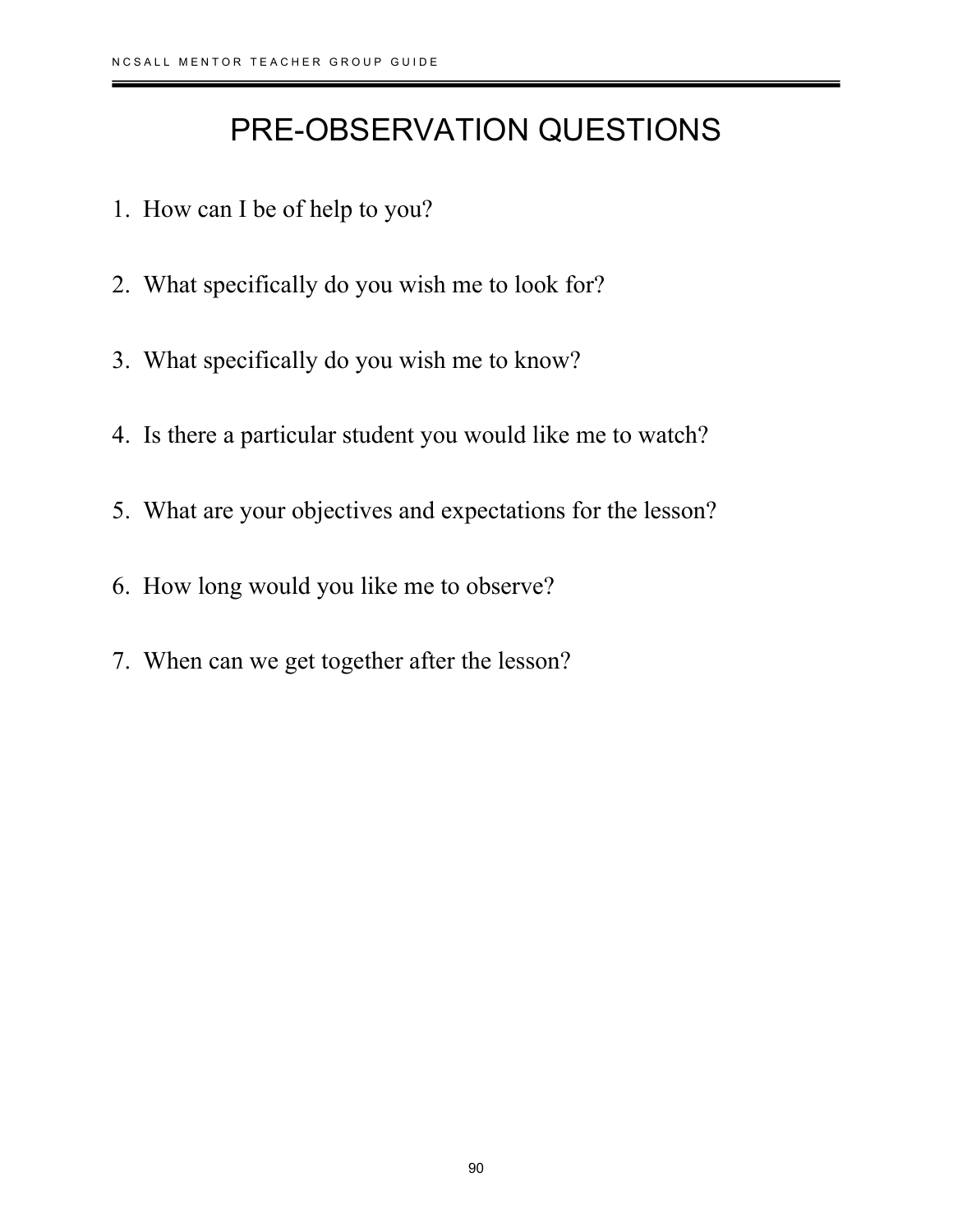## POST-OBSERVATION QUESTIONS

1. How do you think the lesson went?

2. Can you recall what the students were doing that made you feel this way?

3. What do you remember about what you did or the strategies you used?

4. How does this compare with what you expected would happen?

- 5. What could be some reasons it happened this way?
- 6. Would you like me to share what I observed?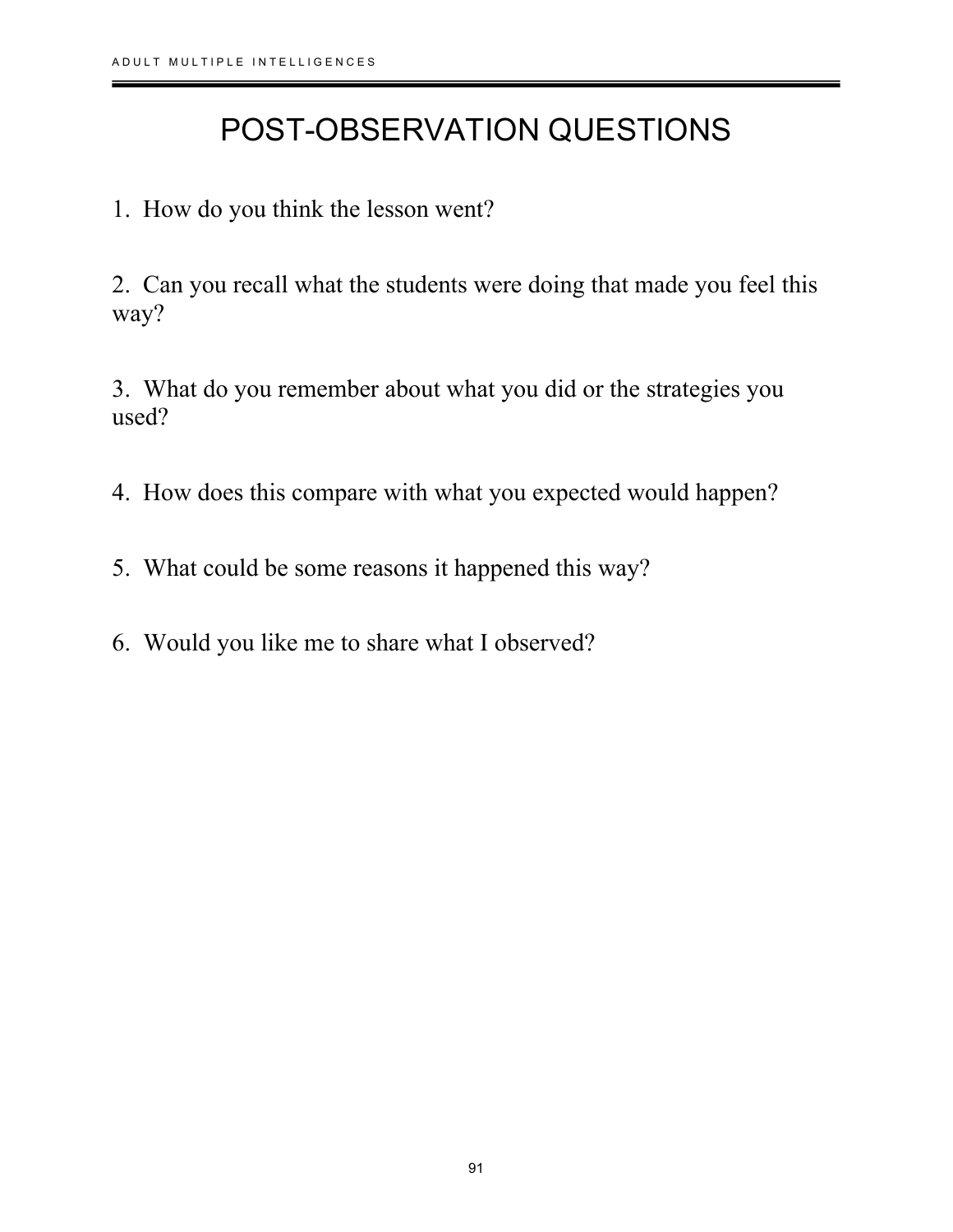## Focus Areas and Sample Questions\* Page 1

 $\overline{a}$ 

## **CLASSROOM ARRANGEMENT**

- What is the set-up of the desks and chairs?
- How far do students sit from each other? From the teacher? Are students clustered in some way?
- What does the classroom look like? What things are on the wall? What resources (i.e., technological, books) are available in the room?
- Is there a lot of noise in the room? Are there interruptions from outside the classroom?
- Are the chairs comfortable? Is there enough lighting and work space in the classroom?
- Where do people choose to sit? (Does it change over time?)

## **CLASSROOM MANAGEMENT / AUTHORITY**

- What is the classroom agenda? Who sets it, and how is it?
- Is the agenda flexible? When a question is asked or a topic raised which diverges from the agenda, what it the response (by teachers, by students)?
- What is the daily routine (e.g., signing in, signing out)?
- What are the classroom rules? Who decides them? How are they communicated?
- How do participants call each other (by name, by title)?
- In what configurations do students work individually, in a large group, or in small groups?
- What evidence reflects issues of authority in this classroom?

<sup>\*</sup> Excerpted from *Observation Guide*, National Center for the Study of Adult Learning and Literacy. Revised March 24, 1998.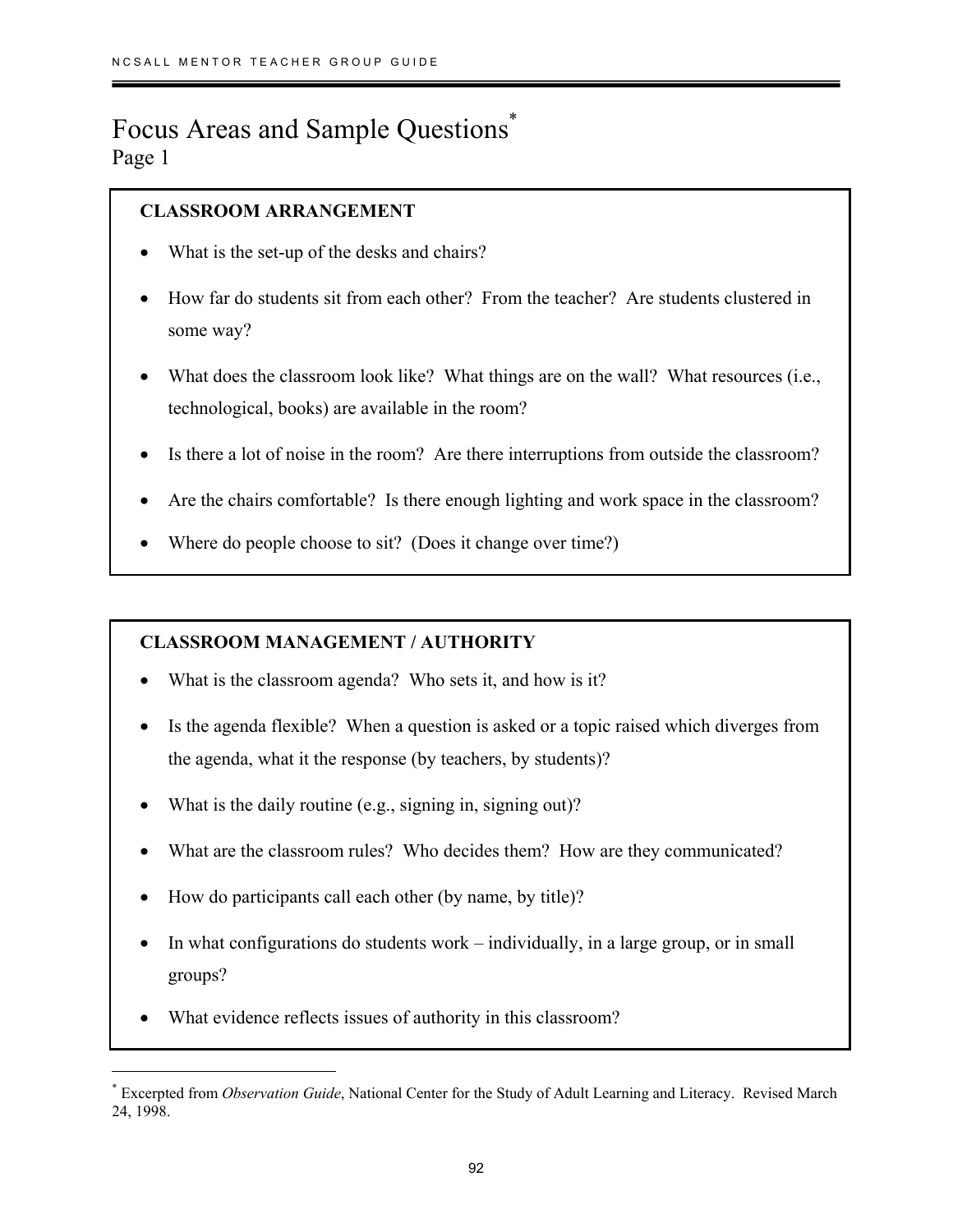## Focus Areas and Sample Questions Page 2

## **CLASSROOM TALK**

- Who talks? To whom, and for how long?
- What is the interaction pattern one person talking at a time, many people at one time, or a mix? Who regulates this pattern? How is turn-taking managed?
- How do participants talk to one another (active listening, interrupting, building on what another says)?
- What do participants talk about (lesson activities, personal experiences, etc.)?
- How often are there silences and how are they handled?
- How are multiple perspectives handled?
- How often are there disagreements? What are they about? How do instructors handle disagreement?

## **TEACHER TALK**

- How does the teacher greet students?
- What kinds of questions does the teacher ask (e.g., yes/no questions, questions with one right answer, open-ended probing questions)?
- To whom does the teacher direct questions?
- What kind of feedback does the teacher give to questions?
- How does the teacher show s/he is listening?
- How does the teacher giver directions? (What kind?)
- How does the teacher encourage discussion?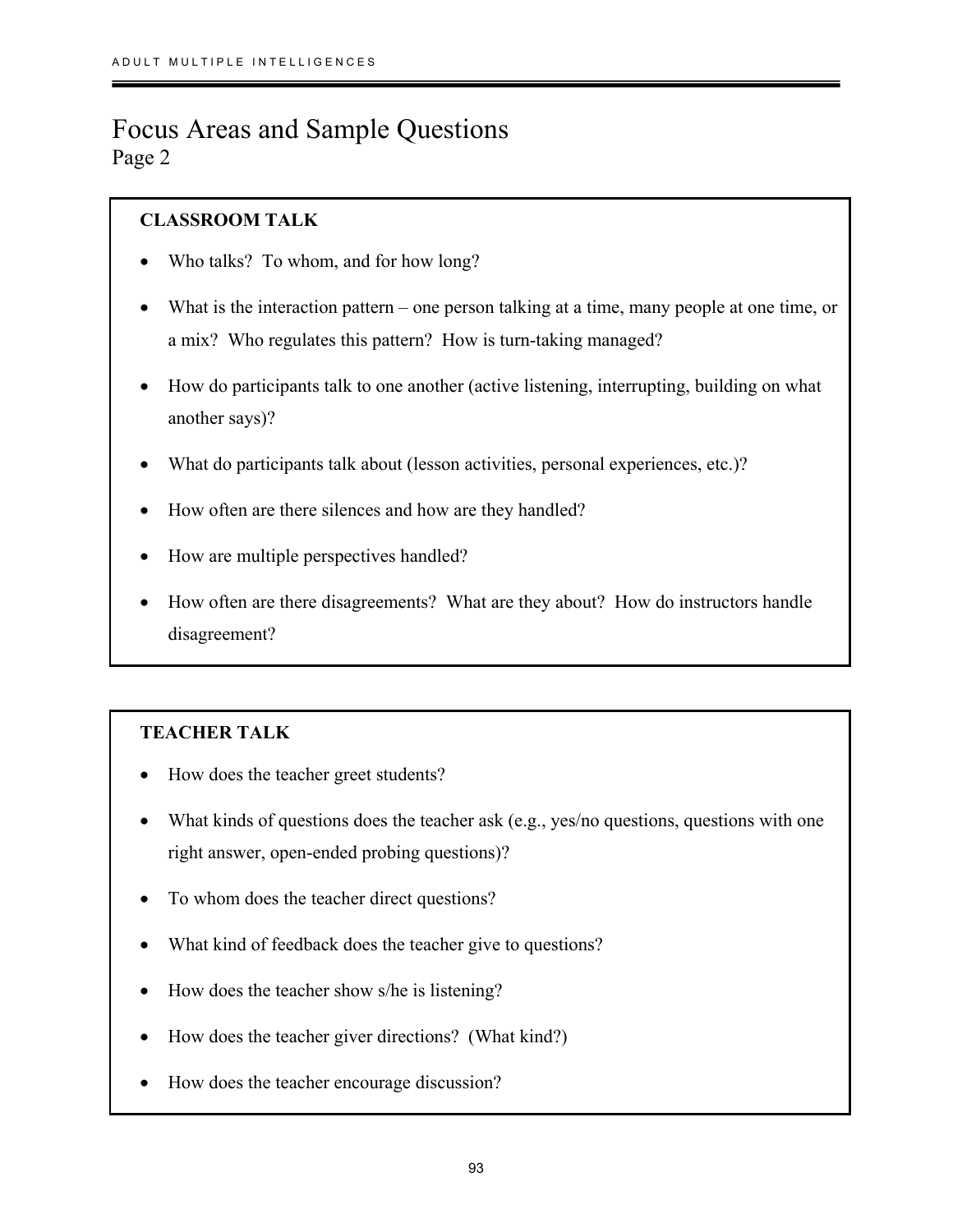## Focus Areas and Sample Questions Page 3

## **LEARNER TALK**

- What kinds of questions does the student ask? How often?
- What kinds of answers do the learners give? How long are their responses?
- How often do learners initiate new topics/offer opinions? What topics/opinions? How do they make connections?
- Who's talking, and how often?
- Are there differences in the amount of learner talk across these variables: male/female, native/non-native, age, etc.?
- How do learners respond to teacher feedback?

## **LEARNER ENGAGEMENT / SENSE OF COMMUNITY**

- How do learners interact with each other?
- How much movement is there in the classroom? What kind?
- What is the affect of the students?
- How busy are students and what are they doing?
- Do learners receive equal amounts of contact with the teacher?
- How do learners elicit help? By asking another student, raising their hand, waiting for the teacher to circulate?
- Does the learner help make decisions about the class activities and lesson topics?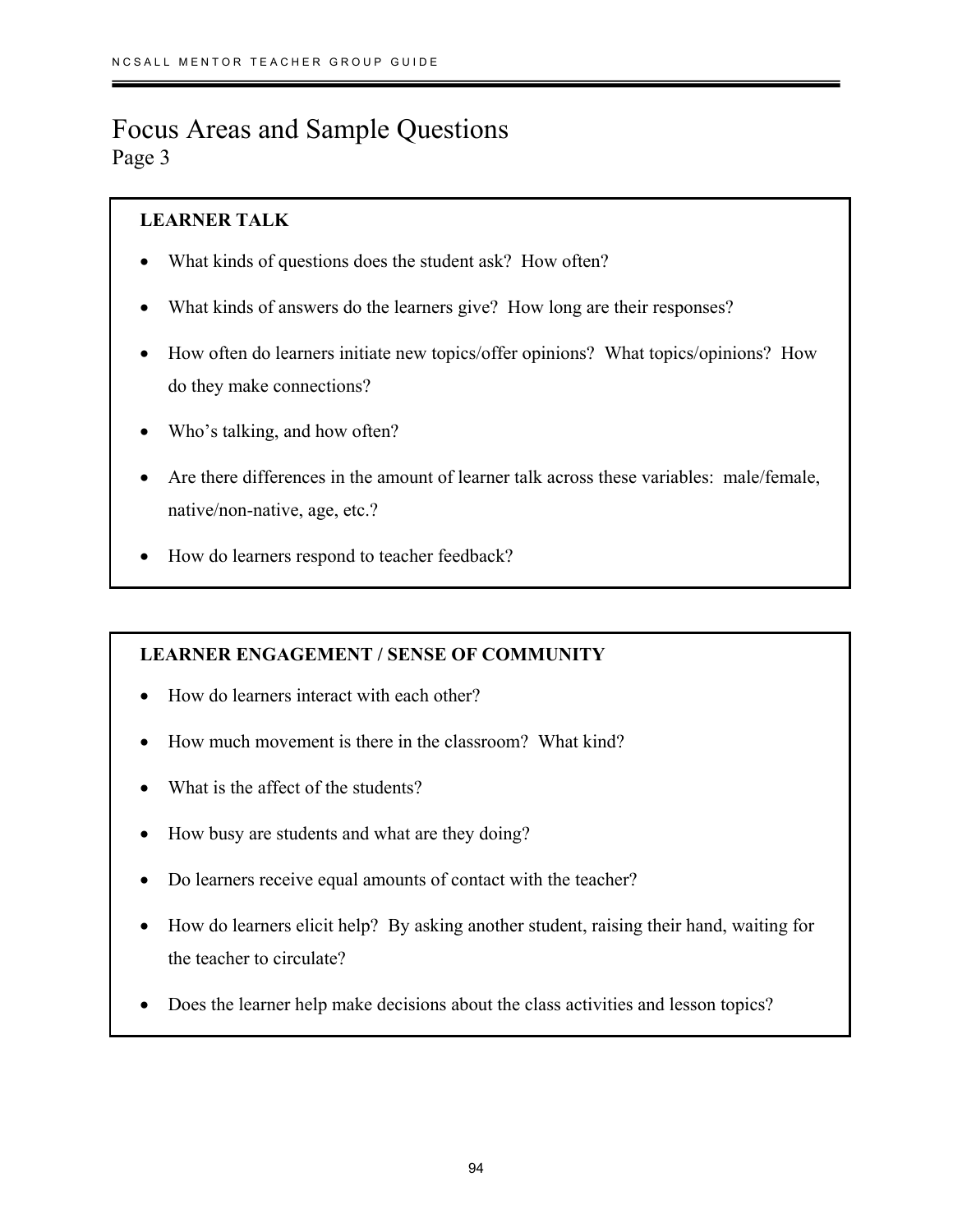## **WAYS TO GATHER INFORMATION DURING CLASS OBSERVATIONS\***

### **Selective Verbatim:**

۱

Word-for-word record of what individual learners and/or the teacher say about a particular issue or some other are of focus (e.g., the observer records the exact wording of how the teacher asks questions and how a particular learner responds, keeps note of the questions that learners ask, records the exact conversation between specific learners, etc.).

### **Anecdotal Record:**

Description of events or episodes that occur during the class (e.g., the observer records the story of what happens among learners when the teacher leaves the classroom, or records the behaviors and conversation between learners as they negotiate how to work in small groups).

### **Verbal Flow:**

A written or visual description of who talks with whom (e.g., the observer maps who initiates the conversation, who responds, who follows, who is silent, who is addressed, who is left out, etc.).

### **Class Traffic:**

A written record of who moves inside the room at what times (e.g., who enters and exits, movement from large group to small groups, who goes where). This description can include the rationale for the traffic (if provided) and how learners and the teacher respond to the traffic.

#### **Event Count:**

A record of the number of times something in particular occurs (e.g., the number of times the teacher interrupts a learner, the number of times learners interrupt one another, the number of times learners initiate a discussion, the number of times there are periods of silence, etc.).

#### **Duration:**

A record of how much time is spent on a particular event or activity (e.g., the amount of time learners talk informally versus "on task," the amount of time the teacher speaks versus learners, the amount of time learners have to quietly reflect, the amount of time learners have to work with one another, etc.).

#### **Time Sample:**

A record of what occurs at specific intervals of time (e.g., a record of what learners are doing every five minutes, or what is happening in the classroom every five minutes).

#### **Physical Map:**

 $\overline{a}$ 

A drawing or map of where tables and chairs are located and the activities that happen there.

<sup>\*</sup> Excerpted from *NCSALL Mentor Teacher Group on Learner Motivation, Retention, and Persistence,* NCSALL.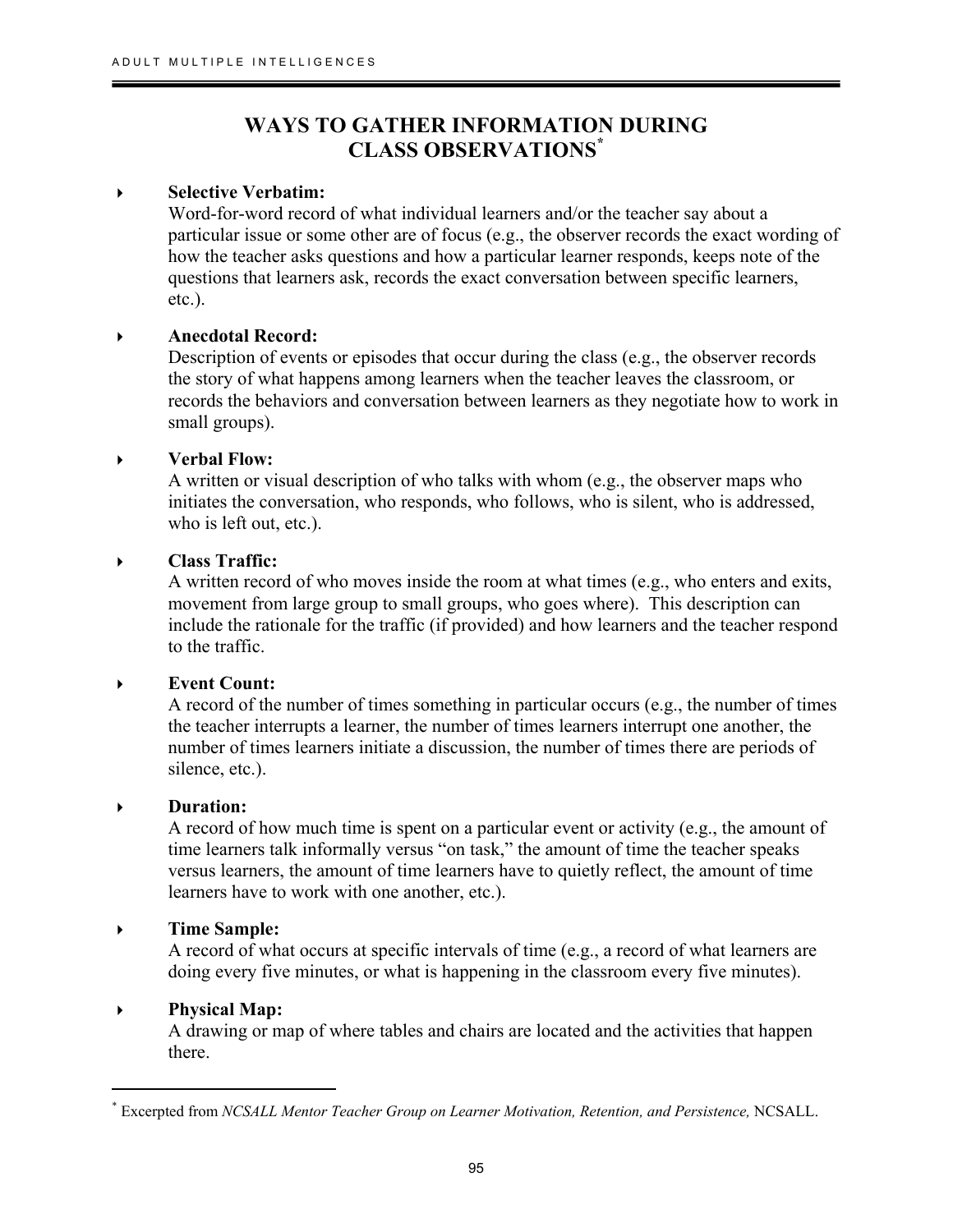## Teachers As Learners<sup>\*</sup>

### **How Peer Mentoring Can Improve Teaching**

*By Marc Osten and Eric Gidseg*

The separation of a school into clearly defined classrooms creates a culture that reinforces isolation. Teachers tend to teach in ways that they have found successful, with little feedback from others. We generally do what we think is best and silently bear our own feelings of superiority or inferiority.

It doesn't have to be this way. The two of us, along with several other colleagues from our K-3 public school in upstate New York, have embarked on a peer-observation and mentoring process that has radically changed how we teach.

One of the key issues facing the teaching profession is how best to improve the quality of teaching and to provide ways for ongoing professional development. Debate has been particularly strong within the National Education Association over the issue of peer evaluation. While our process did not replace the traditional evaluation process in our school or district, we believe that it nonetheless offers insight into the potentials of peer evaluation.

Following are two separate essays on how the peer observation/mentoring process helped each of us with a specific problem we were having in the classroom. For more on the structure and philosophy of our peer observation and mentoring, see the article "The Hows and Whys of Peer Mentoring."

## **When Quiet Children Get Lost**

*By Mark Osten* 

 $\ddot{\phantom{a}}$ 

The children in my second grade classroom work together in cooperative groups. My goal is to ensure that each student pulls their weight in the group, but in a way that still nurtures the enhanced creativity and energy that can come from working together. One of the struggles in cooperative learning is finding a way to engage quiet students so that they are not overwhelmed by more dominant personalities. It takes time to teach the students the necessary group skills and social skills that are needed for cooperative learning.

Sounds nice in theory. In practice though, last year I found myself succumbing to the growing pressures to make sure the kids scored well on standardized testing. I started cutting time from things that I knew were central to my classroom, but which weren't essential to higher test scores.

On one level, I might have been considered a success. The reading scores in my classroom went up. But the overall social and academic environment suffered.

<sup>\*</sup> From *Rethinking Schools,* 12 (Summer 1998). © 2002 Rethinking Schools, 1001 E. Keefe Ave., Milwaukee, WI 53212 \* Ph: (414) 964-9646 or (800) 669-4192 \* Fax: (414) 964-7220 \* E-mail: webrs@execpc.com. Reprinted with permission.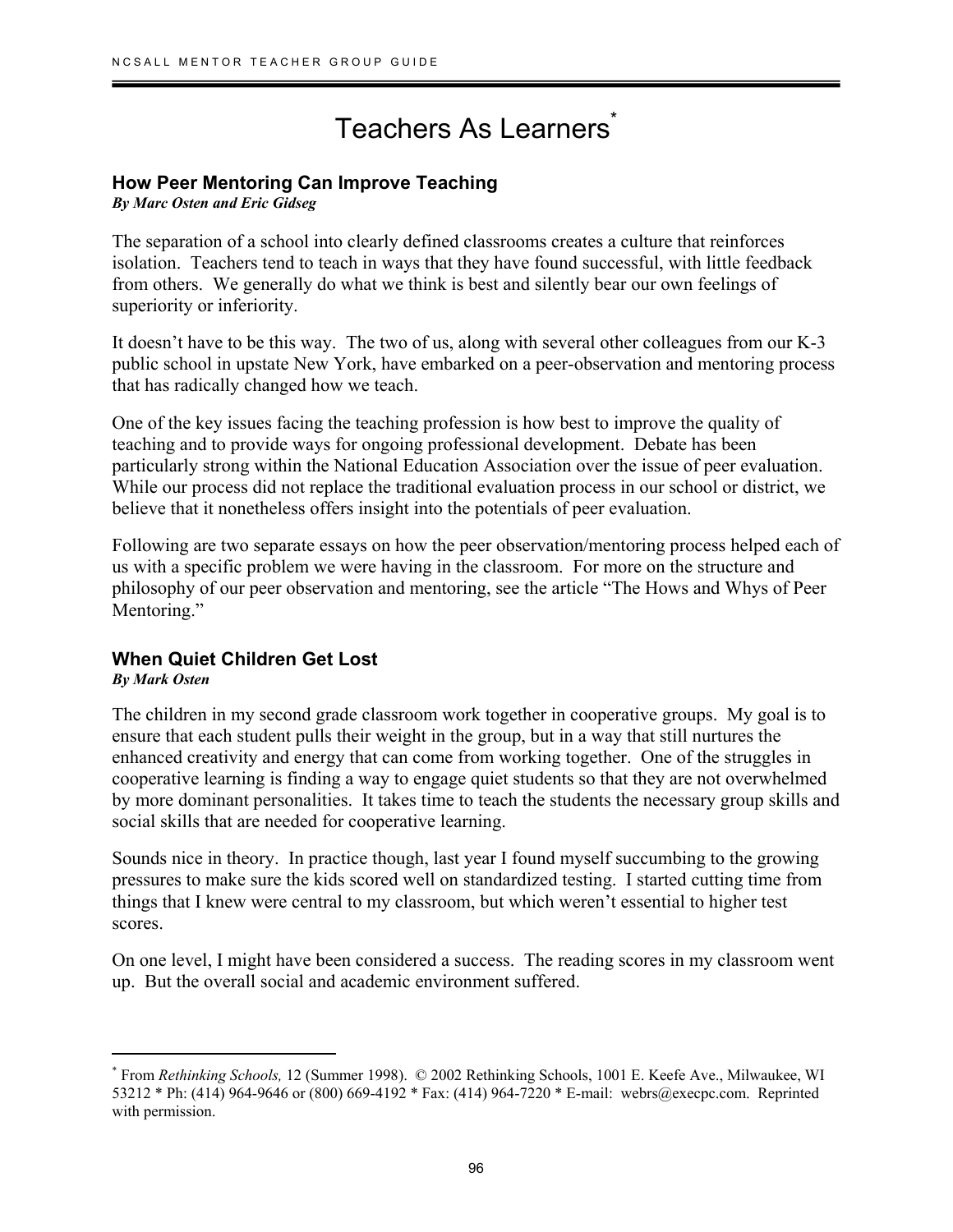Even though I had not put as much time into teaching students necessary group skills, I still thrust them into cooperative groups. In essence, without ever realizing it I set them up for failure. There was more bickering at team tables. Students were less engaged in projects than in the past. Dominant students like Emma and Matt (the names of the children have been changed) often took control of their group, were becoming impatient and bossy. Quieter students like Brian or Marion were uninvolved. My assumption – that quieter students would be better off in small groups – was out of synch with reality.

I went to my peer mentoring team for help. I asked that the next time they came to observe my class, they focus on two things: how the groups seemed to work overall, and specifically how my two quiet students, Brian and Marion, seemed to fare. (The three observers came while their own classes were at an activity such as gym or music or lunch. They each came once a week, at different times, for 30-45 minutes.)

After a week of observing my class, the team confirmed my worst fears. They noticed that quieter children like Brian were totally uninvolved. In one instance Brian was seen playing with a pencil in his desk for eight minutes and Marion fell asleep for a minute on her desk. Two of the three observing teachers noted the lack of verbal contact at several groups. All three remarked that most students were focused on their individual work but rarely came together to share ideas or get help. When I asked student teams to put their "heads together" to discuss each person's progress on a task, one observer remarked that the children became very frustrated with Brian's silence.

I was surprised and upset – and a little embarrassed – by what my colleagues had seen. As I listened to all the vignettes, I wondered to myself: "Where was I when this was all going on?" I had prided myself on my use of cooperative groups only to find the process in disarray.

Fortunately, our peer process involves not just observation but mentoring. As a result, our "debriefing" session moved from observer reports to suggestions. I started to feel better.

One team member suggested I revisit my cooperative group project plans. Another reminded me to carefully structure cooperative work so kids had individual tasks but also had to collaborate. One teacher advised me to help the quieter children by giving them specific language to use with their groups. Specifically, the teacher suggested I tape an index card to their desk that had sentence starts such as, "I think that...," "My opinion is...," or "I need...."

The various suggestions stimulated a discussion that led to other ideas. One colleague mentioned that the index card idea would also be helpful with more dominant children. Sentence starts for these students might be, "What do you think. ...?" or "Do you have an opinion?" In this way, the more dominant children could help inspire discussion rather than close off conversations. Another idea was to develop specific, nonverbal team roles that would help quieter students stay involved.

I returned to my classroom invigorated. I led mini-lessons and role plays so students could work with the index cards. I went back to regularly using a routine called "pairs check" in which I give each student time to ask questions and share their progress and knowledge with a teammate. I started to assign one student in each cooperative group as a "checker." This person would make sure every team is involved by confirming that each member has completed their work or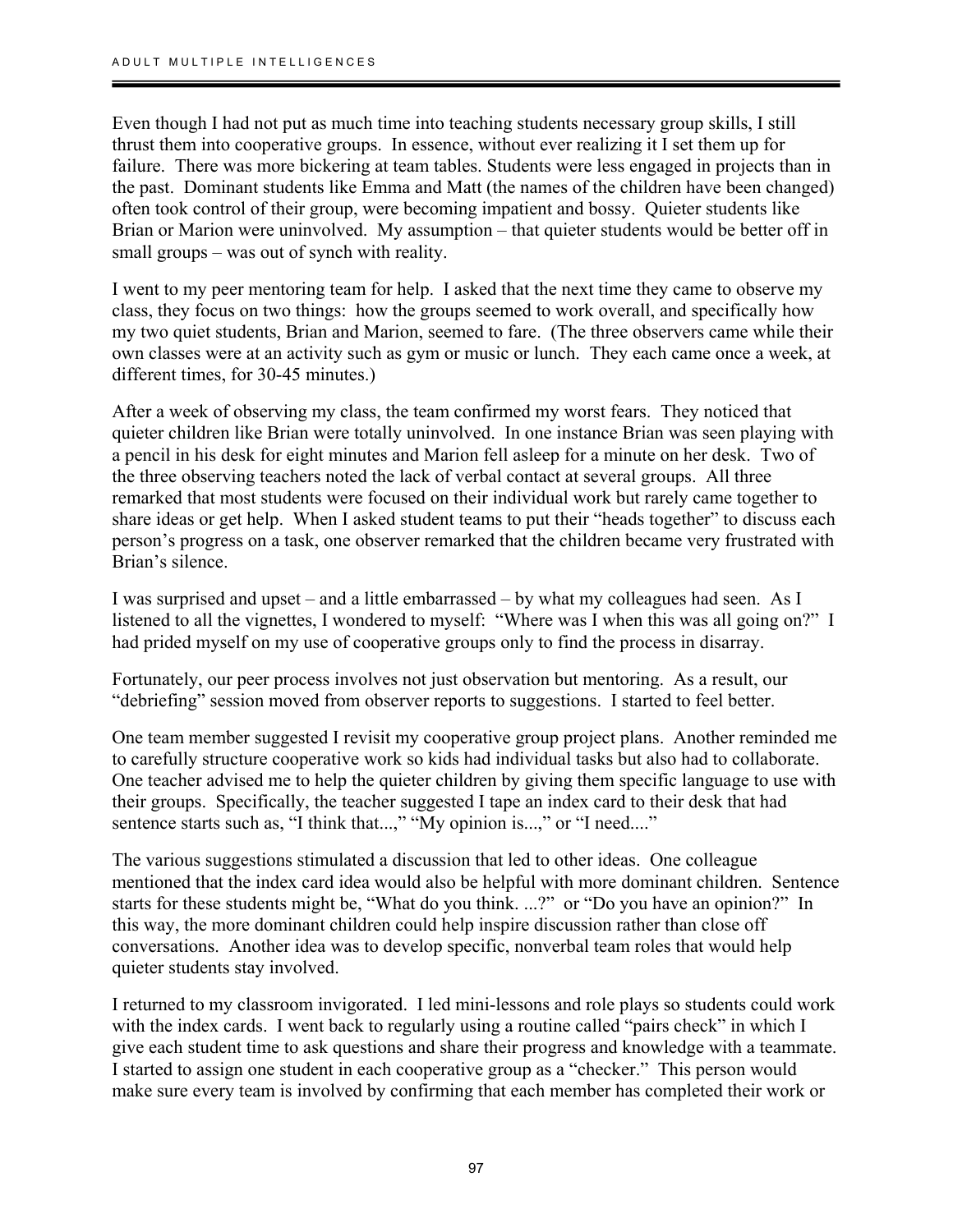has had a chance to share ideas. Finally, I started to watch things more carefully. I decided to do more direct intervention to help individuals, pairs, or teams stuck "in process."

Things improved immediately. During the role plays, students perked up and became more animated. During one role play, Brian asked, "Can I bring this index card to recess and use it on the playground?"

During a study of plants I noticed several positive outcomes. In one experiment, I observed Marion look at the index card taped to her desk and say to her partner, "I think that the seed will sprout in ten days." Months earlier she would have quietly mumbled a few words that her partner might or might not hear.

At another table, a heated discussion was taking place about what order in which to share predictions. One student yelled at another, "I want to go first." Brian, meanwhile, had been given the nonverbal team job of "quiet captain." (In this nonverbal role, the student slowly raises, then brings his or her two hands together to show teammates that they need to speak in more respectful and quieter voices.) After the student's complaint, Brian became involved and showed how he was an important member of the team by giving the non-verbal signal for quiet voices and more respect.

Matt, a verbal and often bossy student, was also finding more productive ways to work in groups. During an art project about plants, Matt's team of four students each had a very specific task: Matt was responsible for the roots while the other three students worked on the stem, leaves, and flower parts. Because each student had a very specific topic, it was virtually impossible for Matt to be domineering.

After completing their drawings, I put Matt and Brian together for "pairs check." This gave Brian a chance to gain confidence in his verbal presentation before sharing his drawing with the whole class.

Early in the school year, it had been unimaginable for Brian to stand up in front of the class and present work he completed by himself. On this special day, he sat excitedly and waited patiently for Matt to finish explaining how his sunflower roots draw water from the ground. Brian then got up and in a proud and clear voice made his presentation about a sunflower's stem. It was a breakthrough moment for him.

During the year, the team helped me improve my teaching in other areas beyond cooperative groups. For example, I received specific suggestions on improving my technique with small reading groups. The team also helped me increase my use of open-ended questions and gave specific recommendations about handling a student with discipline problems.

The bottom line was that my students benefited. By becoming a learner, I had become a better teacher.

*Marc Osten has taught 2nd and 3rd grade for several years. Previous to working in education, he worked on consumer and environmental protection concerns for national and international organizations.*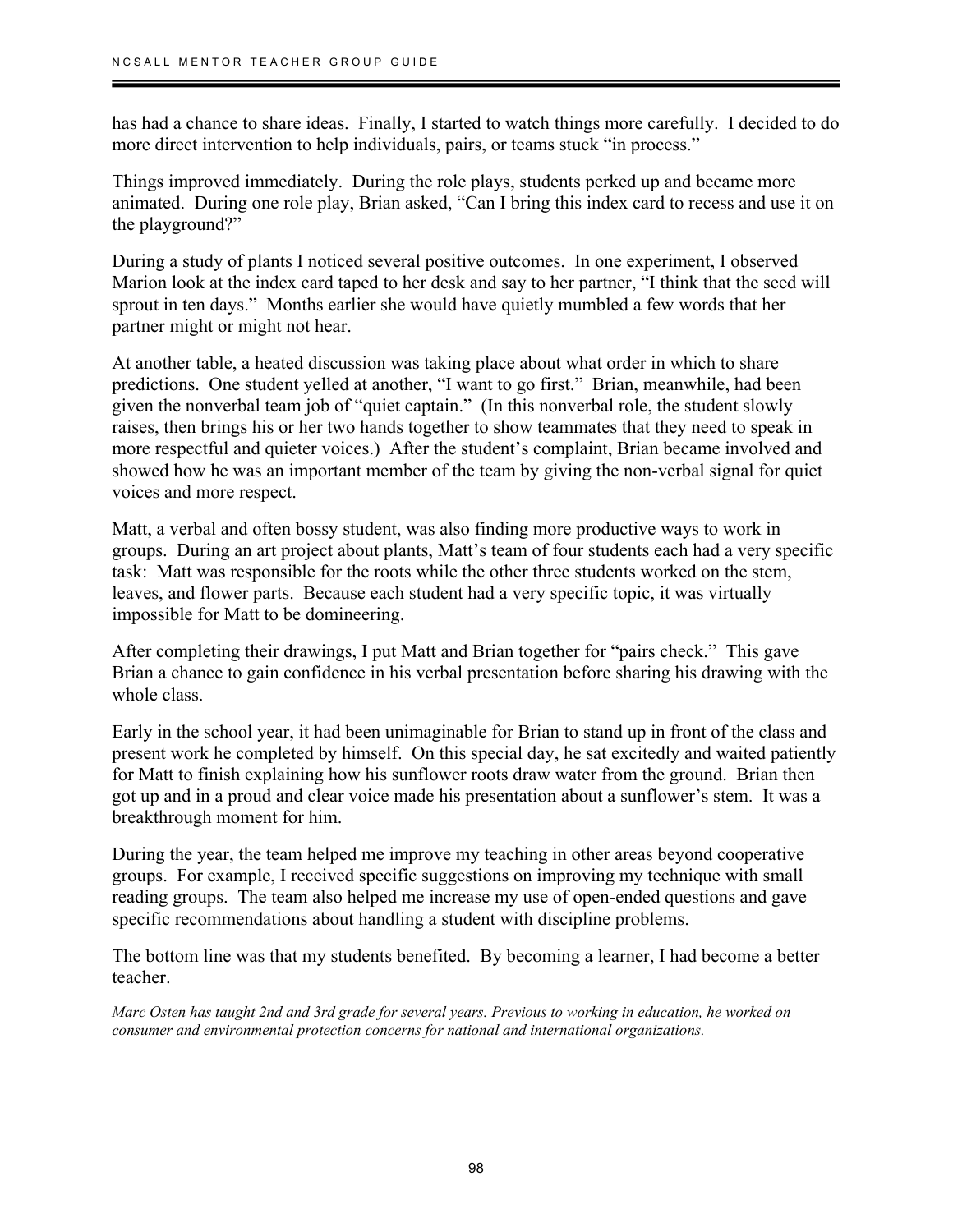### **When Good Intentions Go Awry**

#### *By Eric Gidseg*

۱

Peer observations often provide insights that are quite painful to hear but which can improve our teaching. I learned this the hard way.

In my class of 21 kindergartners, there was a child whom I felt was unreachable in the context of whole class or group activities. I asked the team to help me out.

I use a large group setting, what I call my morning circle, as the primary teaching modality in my classroom. After the large group, the children go to "center" activities which provide an opportunity for practice and exploration. Since this child was apparently getting little from our morning circle, her entire morning was affected. She moved through centers with little understanding or direction.

As we sat together on the rug each day to hear stories and discuss current explorations, this little girl (whom I will call Jennifer), often sat on the periphery. She would look down at her hands and generally appeared lost in her own inner world.

Jennifer was a child who carried a lot of emotional baggage, and her home life was troubled and unstable. She was generally unable or unwilling to participate in classroom activities, especially verbal ones. When things became stressful for her, she would "act in," crossing her arms across her chest and making a sour face.

I felt on the verge of giving up with Jennifer. All my attempts to get her to participate had failed. To some extent, I had allowed myself to give less thought to her. Just as she had banished herself from the center of the class, so had I pushed her to the periphery of my awareness.

I knew I needed help. I hoped that my peers had experience with children who were as reticent as Jennifer and could offer concrete suggestions. What I received from my team was quite shocking and caused me to look at my own failures and to re-examine my teaching.

During the observations, my peers noted that although Jennifer was passive and seemingly inattentive for much of the time, there were several brief moments where Jennifer had tried to make contact. But I had failed to recognize her attempts. For example, at one point I had been reading a book to the class. One peer observer later reported that Jennifer quietly said during the reading, "Guess what, Mr. Gidseg?" But I apparently didn't hear her, or at least didn't respond.

I asked myself, "How could I have missed such an event?" Jennifer had made a significant step outwards and I had failed to recognize it. I then asked myself, "How long had she been reaching out only to find herself ignored by me?" The peer observer went on to report that Jennifer approached me later, apparently to ask me something. I did not recognize this and instead I spoke to her. I asked her to be my special helper at our listening center. She crossed her arms and moved angrily away from me. I remembered the incident. At the time, I was mystified by Jennifer's behavior.

At the debriefing, my reaction was visceral. I buried my head in my hands and said, "This is like a knife in my heart." It's still painful for me to watch the tape of my debriefing. My colleagues were tremendously supportive, as always. My teammate who watched me miss opportunities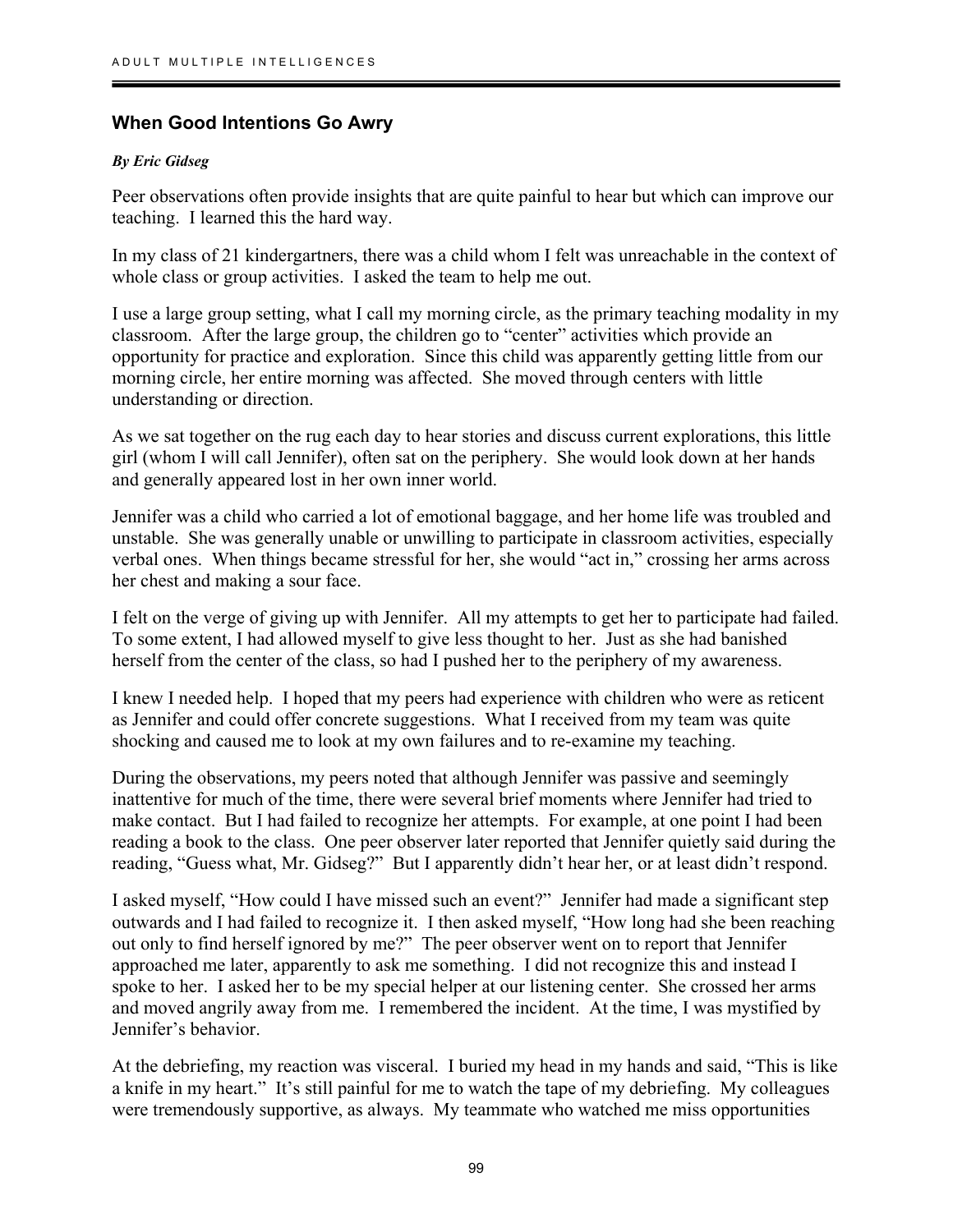with Jennifer told me that as he watched these events, he knew that they would be painful for me to hear. Another observer expressed that Jennifer was careful not to let even her reaching out become too obvious.

I received many ideas from my peers about how to help Jennifer. These ranged from being sure that she sat in front of me during our morning circle time to privately meeting with Jennifer before or after our circle to be sure that she received enough direction to do productive work for the day.

As I had time to process the feelings, observations, and ideas that were generated from my debriefing, I realized that the significant information that I received was the recognition that Jennifer was, in fact, reaching out. It was now up to me to be attentive to her as much as possible.

I resolved to have her near me as much as possible, to not allow her to become part of the periphery. I created small time frames where she and I could chat, in private, about the work for the day. The changes were remarkable in a short period of time. Not only was I giving more attention to the details of her behavior, I also found more room in my heart for her. The team had helped me to see her in a new light.

There was a lot going on inside of Jennifer and I was determined to reach her. As she became more tuned in to the workings of the class, she began to make friends. She suddenly found herself to be fairly popular. Her self esteem was given quite a boost.

Jennifer's relationship with me also improved. She began talking to me each morning, little bits at first. She spoke about her family and her friends. On one occasion she brought pictures for me that she made at home. She quickly started to ask questions and enjoyed reading books with me. She had begun to learn. She was able, for the first time, to write her name correctly. Jennifer maintained her reticence towards "performing" in front of the class, but she was no longer afraid to speak.

As a veteran teacher with 20 years of early childhood experience, I was humbled by the effect that the team had on my awareness and teaching. Through their supportive critique, my eyes were opened to some of my own blind spots. And Jennifer was the fortunate recipient of a more enlightened approach from a newly revitalized teacher.

*Eric Gidseg has taught kindergarten and first grade for 20 years. For 11 years he taught kindergarten in faculty administered Waldorf schools, where he first discovered the potential of professional development.*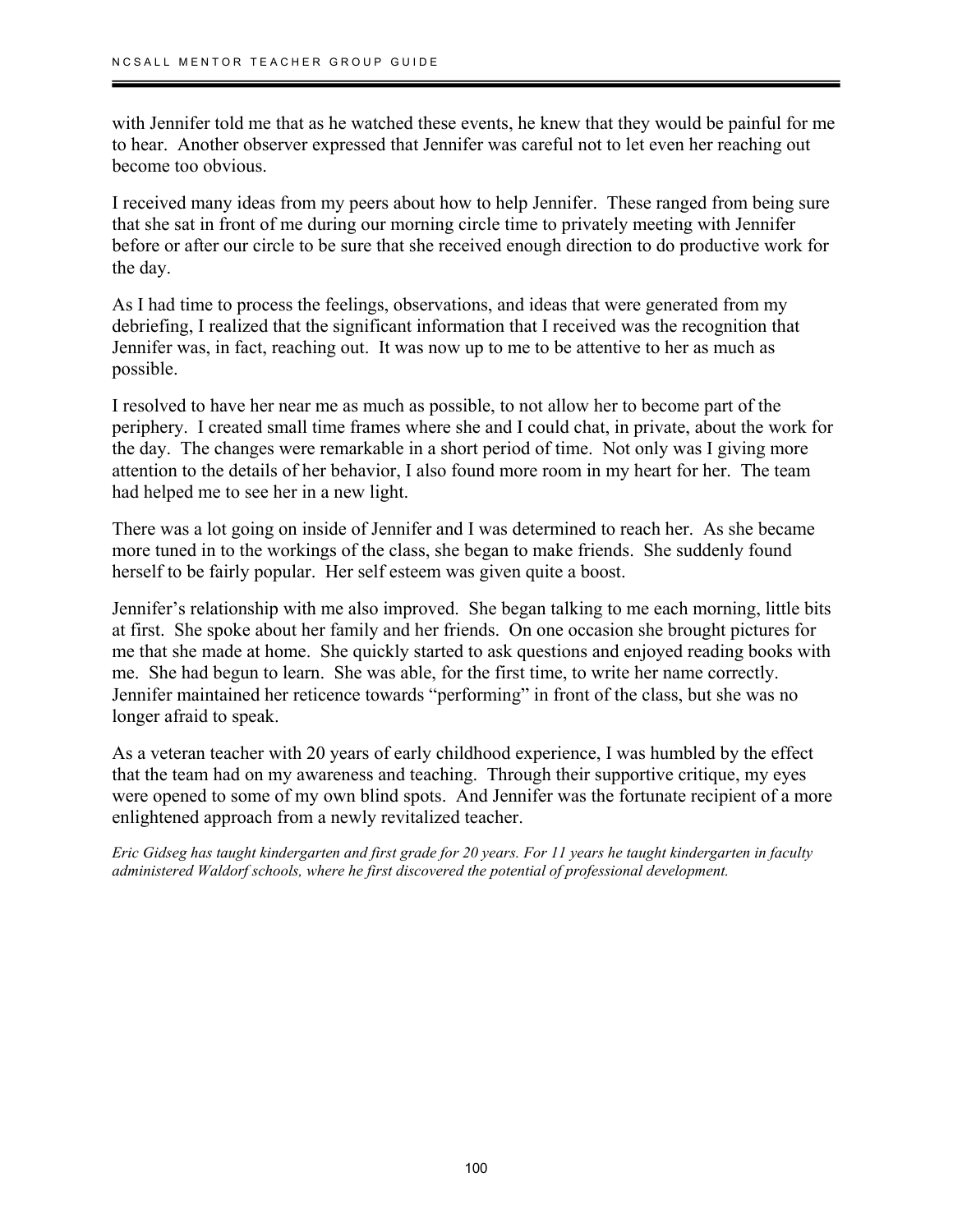## **The Hows and Whys of Peer Mentoring**

Our peer observations were organized in a simple fashion. Every week the person being observed informed the team of what to look for when visiting. Sometimes we wanted a certain child observed. Sometimes the focus was on a curriculum matter. Other times we wanted to address issues such as methods of class management.

During the week, the three observers would separately come to the observee's classroom and take careful notes for 30 minutes. At the beginning of the following week, the team held a "debriefing" meeting and each observer recounted what they had seen. We rotated the process so that each team member was observed every month or so.

Scheduling was one of our first obstacles. We each looked carefully at our "specials" such as music, at our teaching assistant times and at lunch schedules to determine when it would be possible to leave the classroom. During a mid-winter team evaluation, we decided that 30 minutes was not enough time to observe. We solved this problem with two major adjustments: We increased our observations to 45 minutes and we chose a focus topic that the other teachers would watch for throughout the rest of the year.

Scheduling became a bit trickier but we carefully calculated ways to cover for one another. Sometimes we swapped teaching assistants, covered each others' classes at recess, or ate our lunches during observations. The administration has been supportive, although all the work to organize and institutionalize the process has fallen on our team. Our union (we are members of the American Federation of Teachers) has not really been aware of the project.

## **Benefits of Peer Mentoring**

The primary goal of the peer observation project is to rethink the way we do things and adapt to changing times, students, and circumstances. The benefits of observing went both ways. Not only did observed teachers get specific feedback but those doing the observing were exposed to an increased number of children of varying ages, learning styles, and academic, developmental, and emotional levels. All of us have benefited from seeing a variety of teaching methods and all have enhanced our "bag of tricks," so to speak.

There have also been what one might call "hidden benefits."

After a few months of observing each other, we recognized that we tended to over-prepare for the time we were observed. We wanted to impress each other and keep our "warts" hidden. As trust built, this need to appear perfect dissipated and we became more comfortable with letting down our defenses. This led to an unexpected development: Team members found that while teaching unobserved, they helped maintain their focus by pretending that someone was observing them.

Another interesting benefit was how our colleagues acted as a "reality check." For example, one teacher said she felt as if she were always yelling at her students. The observers reported something very different. They saw a teacher who appeared to be patient and tolerant. Clearly, her own thoughts and frustration had shaded her view of her teaching. The team discussed this further and helped the teacher to focus on the reasons for her frustrations.